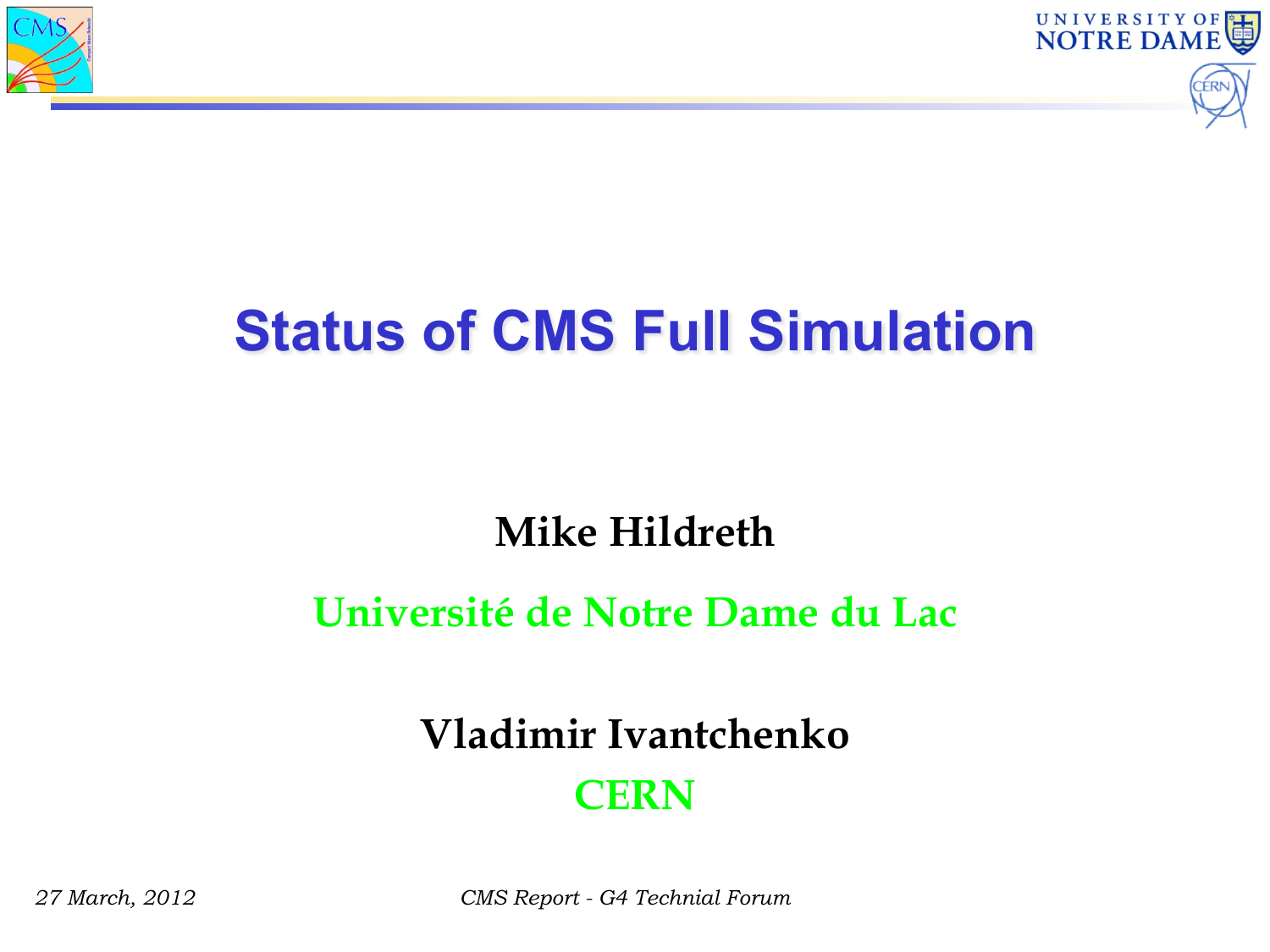### **Production Status**



UNIVERSITY O<br>NOTRE DAM

- 2011:
	- 7 TeV Monte Carlo production: 2.7·109 events
	- Based on Geant4 9.4 (+ few fixes )
	- Slc5\_amd64\_gcc434 compiler
- 2012 :
	- 7 TeV Monte Carlo production 0.24·109 events
		- Geant4 9.4p03
		- Slc5 amd64 gcc434
	- 8 TeV Monte Carlo production
		- 3.5 10<sup>9</sup> events requested
		- Started with Geant4 9.4p03 + slc5\_amd64\_gcc434
		- Continues with slc5 amd64 gcc462 and CHIPS stopping fix
	- Main concern EM shower shape in ECAL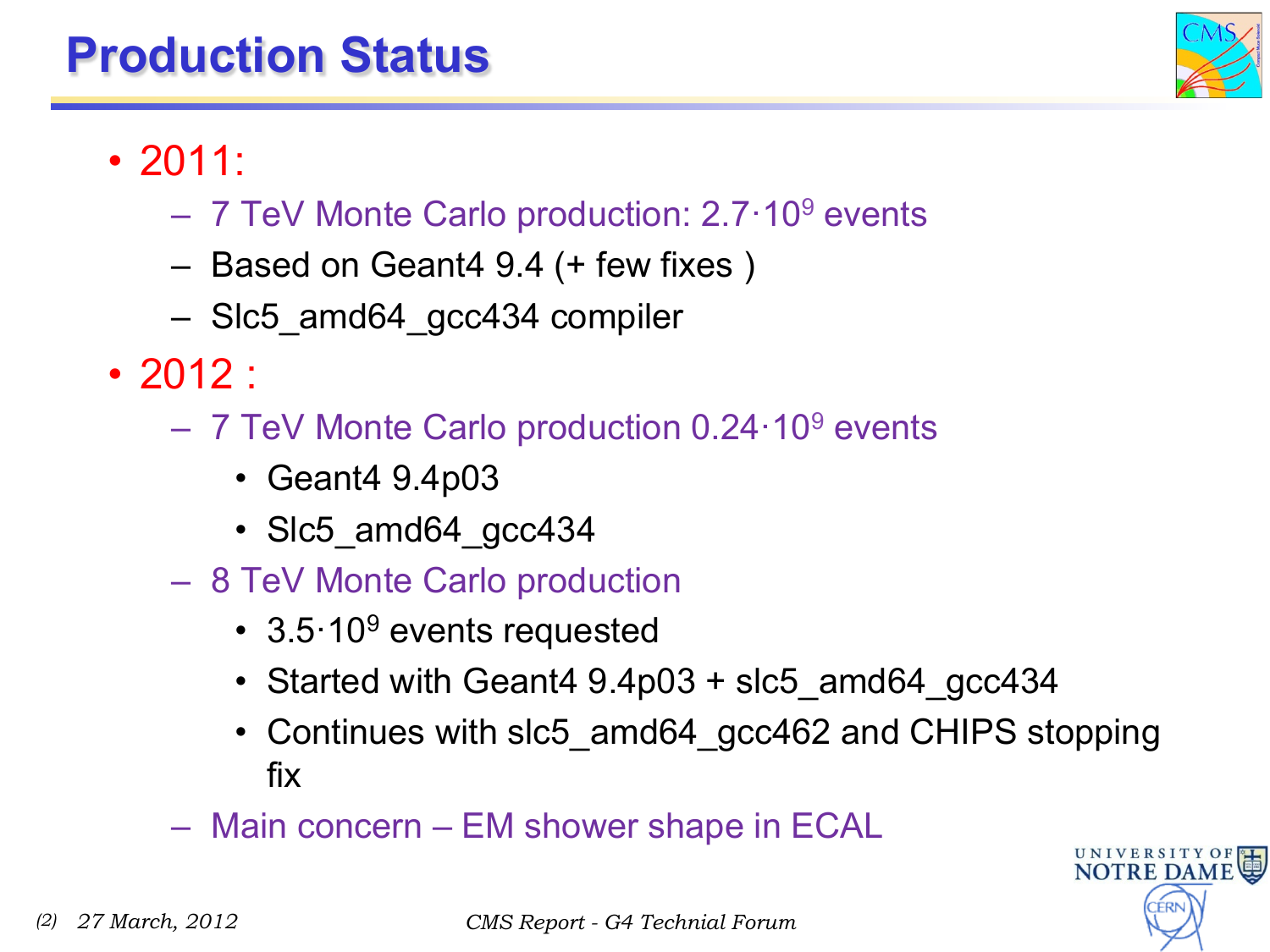## **Shower Shape in ECAL for Z→e+e**-!



O. Bondu, H. Brun, L. Sgandurra, S. Gascon-Shotkin, M. Lethuillier, IPN Lyon<br>J. Tao. H. Xiao. G. Chen. J. Fan. IHEP Beiiing J. Tao, H. Xiao, G. Chen, J. Fan, IHEP Beijing



- 9.4p03 shape (teal) matches much less well compared to 9.3p01
- Addition of Seltzer-Berger bremsstrahlung model from 9.5 (orange)<br>improves the agreement with data for the barrel calorimeter improves the agreement with data for the barrel calorimeter **NOTRE DAM**
- There are still some problems in the endcap